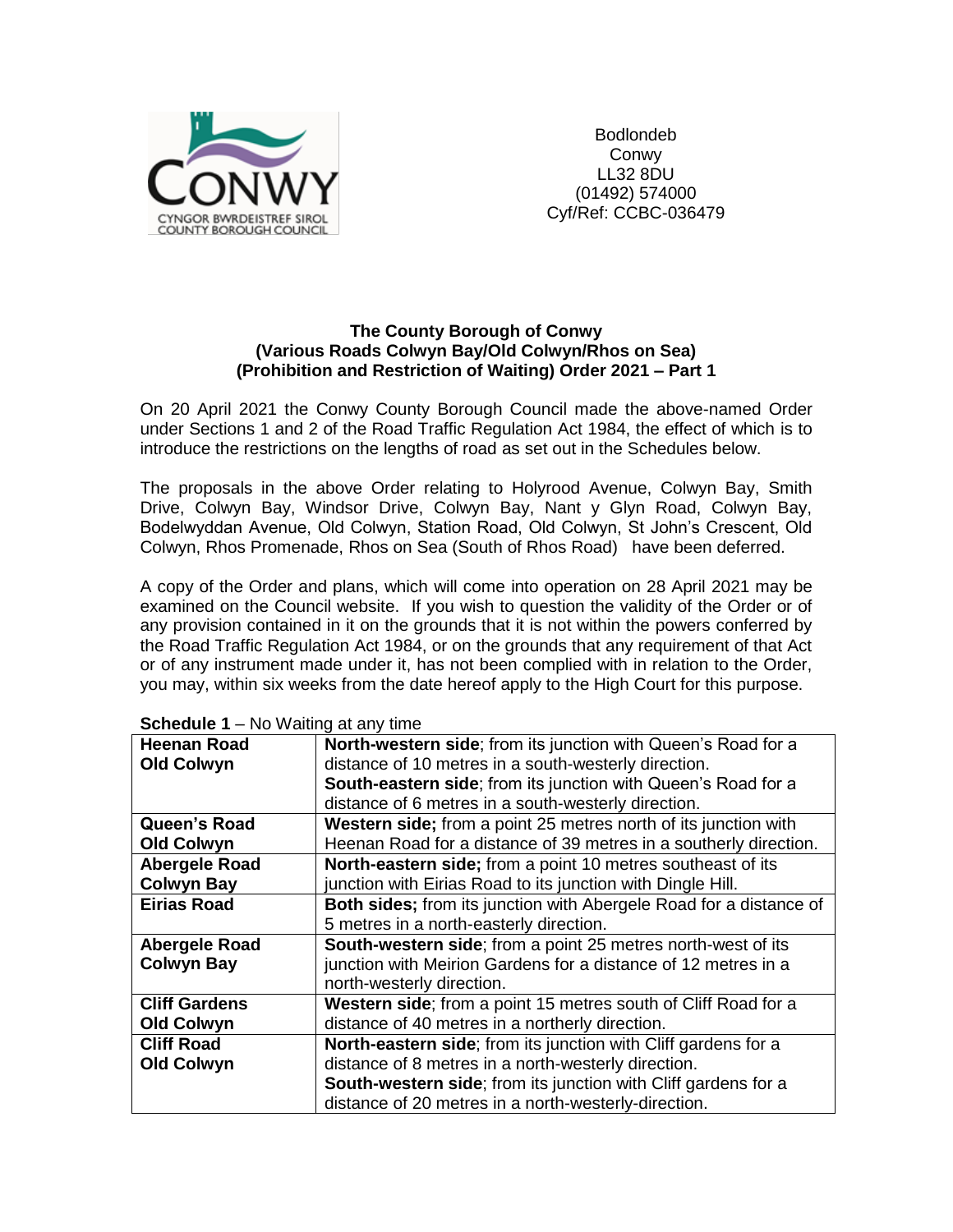| <b>Penrhyn Avenue</b>   | North-eastern side; from a point 12 metres north-west of its            |
|-------------------------|-------------------------------------------------------------------------|
| Rhos-on-Sea             | junction with Hawthorn Avenue for a distance of 24 metres in a          |
|                         | south-easterly direction.                                               |
|                         | South-western;                                                          |
|                         | 1) from a point 10 metres northwest of its junction with Parc           |
|                         | Penrhyn for a distance of 26 metres in a south-easterly                 |
|                         | direction.                                                              |
|                         | 2) from a point 10 metres northwest of its junction with Pine           |
|                         | Grove for a distance of 20 metres in a south-easterly                   |
|                         | direction.                                                              |
| <b>Hawthorns Avenue</b> | Both sides; from its junction with Penrhyn Avenue for a distance        |
| <b>Rhos-on-Sea</b>      | of 4 metres in a north-easterly direction.                              |
| <b>Abbey Road</b>       | Northern side;                                                          |
| Rhos-on-Sea             | 1) from a point 18 metres west of its junction with Colwyn              |
|                         | Avenue for a distance of 36 metres in an easterly                       |
|                         | direction.                                                              |
|                         | 2) from a point 20 metres west of its junction with Marine              |
|                         | Drive for a distance of 27 metres in a westerly direction.              |
|                         | <b>Southern side</b> ; From a point 20 metres west of its junction with |
|                         | Marine Drive for a distance of 27 metres in a westerly direction.       |
| <b>Colwyn Avenue</b>    | Both sides; from its junction with Abbey Road for a distance of 7       |
| Rhos-on-Sea             | metres in a northerly direction.                                        |
|                         |                                                                         |
| <b>Rhos Promenade/</b>  | Eastern side; from a point 39 metres north of Abbey Road for a          |
| <b>Marine Road</b>      | distance of 74 metres in a southerly direction                          |
| Rhos-on-Sea             | Western side; from a point 31 metres north of its junction with         |
|                         | Penrhyn Avenue for a distance of 32 metres in a northerly               |
|                         | direction.                                                              |
| <b>Lansdowne Road</b>   | North-eastern side; From a point 31 metres south-east of its            |
| <b>Colwyn Bay</b>       | junction with Queen's Road for a distance of 32 metres in a south-      |
|                         | easterly direction                                                      |
| Kingsway                | Both sides; from its junction with Princess Drive for a distance of     |
| <b>Colwyn Bay</b>       | 17 metres in a northerly direction.                                     |
| <b>Lawson Road</b>      | South-eastern side;                                                     |
| <b>Colwyn Bay</b>       | a) from a point 11 meters south-west of its junction with               |
|                         | Belgrave road for a distance of 3 metres in a south-                    |
|                         | westerly direction.                                                     |
|                         | b) from a point 71 meters south-west of its junction with               |
|                         | Belgrave road for a distance of 12 metres in a south-                   |
|                         | westerly direction                                                      |
| <b>Alexandra Road</b>   | Both sides; from its junction with Conway Road for a distance of        |
| <b>Colwyn Bay</b>       | 10 metres in a south-westerly direction.                                |
| <b>Conway Road</b>      | South-western side; from a point 15 metres north-west of its            |
| <b>Colwyn Bay</b>       | junction with Alexandra Road for a distance of 30 metres in a           |
|                         | south-westerly direction.                                               |
| <b>Combermere Road</b>  | Both sides;                                                             |
| <b>Colwyn Bay</b>       | 1) From its junction with Pwllycrochan Avenue for a                     |
|                         | distance of 4 metres in a south-easterly direction.                     |
|                         | 2) From its junction with Queen's Drive for a distance                  |
|                         | of 4 metres in a north-westerly direction.                              |
| Pwllycrochan            | North-western side From a point 12 metres north-east of its             |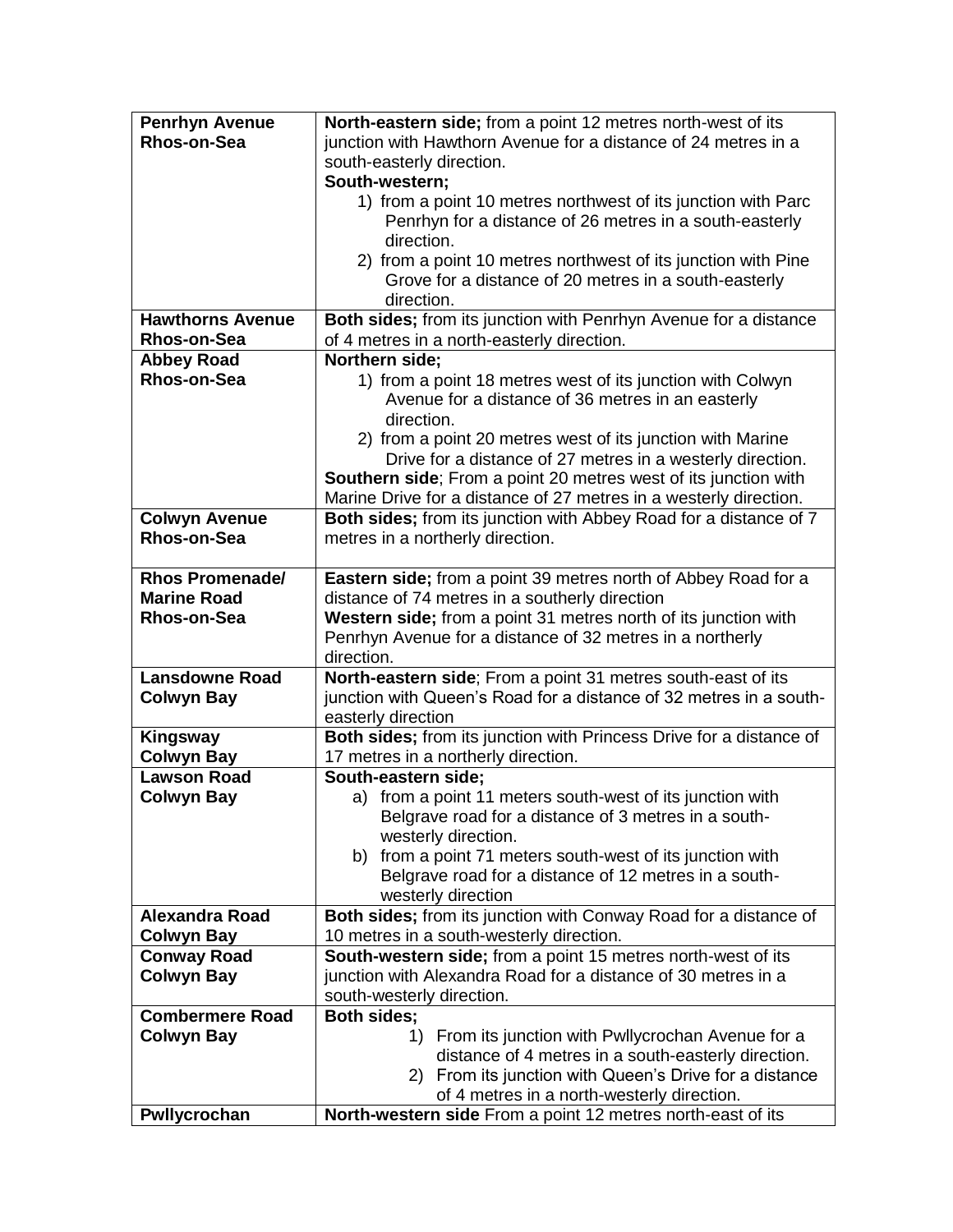| <b>Avenue</b>             | junction with Oak Drive for a distance of 24 metres in a south-                            |
|---------------------------|--------------------------------------------------------------------------------------------|
| <b>Colwyn Bay</b>         | westerly direction.                                                                        |
|                           | South-western side From a point 12 metres north-east of its                                |
|                           | junction with Combermere Road for a distance of 24 metres in a                             |
|                           | south-westerly direction.                                                                  |
| <b>Oak Drive</b>          | Both sides; from its junction with Pwllycrochan Avenue for a                               |
| <b>Colwyn Bay</b>         | distance of 6metres in a north-westerly direction.                                         |
| Queen's Drive             | North-western side; from a point 10 metres north-east of its                               |
| <b>Colwyn Bay</b>         | junction with Combermere Road for a distance of 20 metres in a                             |
|                           | south-westerly direction.                                                                  |
|                           | South-eastern side; from its junction with Queen's Avenue for a                            |
|                           | distance of 10 metres in a south-westerly direction.                                       |
| <b>Queen's Avenue</b>     | Both sides; from its junction with Queen's Drive for a distance of                         |
| <b>Colwyn Bay</b>         | 5 metres in a south-easterly direction.                                                    |
| Pwllycrochan              | North-eastern side; from a point 43 metres north-east of its                               |
| <b>Avenue</b>             | junction with Lansdowne Road for a distance of 1.2 metres in a                             |
| Colwyn bay                | north-easterly direction.                                                                  |
| <b>West Promenade</b>     | North-eastern side; from a point 49 metres south-east of its                               |
| <b>Colwyn Bay</b>         | junction with Cayley promenade for a distance of 21 metres in a                            |
|                           | south-easterly direction.<br>South-western side; from its junction with Sea Bank Road to a |
|                           | point 10 metres north-west of its junction with Penrhos Road.                              |
| <b>Sea Bank Road</b>      | Both sides; from its junction with West Promenade for a distance                           |
| <b>Colwyn Bay</b>         | of 3 metres in a south-westerly direction.                                                 |
| <b>Penrhos Road</b>       | South-eastern side; from its junction with West Promenade for a                            |
| <b>Colwyn Bay</b>         | distance of 3 metres in a south-westerly direction.                                        |
| Promenade                 | North-eastern side; from a point 154 metres south-east of                                  |
| <b>Colwyn Bay</b>         | marine Drive for a distance of 90 metres in a south-easterly                               |
|                           | direction.                                                                                 |
| <b>Dolwen Road</b>        | Eastern side; from a point 10 metres north of its junction with                            |
| <b>Colwyn Bay</b>         | Bryn y Mor for a distance of 20 metres in a southerly direction.                           |
| <b>Brompton Avenue</b>    | North-eastern side; from its junction with Llanerch Road East for                          |
| <b>Colwyn Bay</b>         | a distance of 15 metres in a north-westerly direction.                                     |
|                           | South-western side; from its junction with Llanerch Road West                              |
|                           | for a distance of 18 metres in a north-westerly direction.                                 |
| <b>Llanerch Road East</b> | <b>Northern side</b> ; from its junction with Brompton Avenue for a                        |
| <b>Colwyn Bay</b>         | distance of 18 metres in an easterly direction.                                            |
| <b>Llanerch Road West</b> | <b>Northern side</b> ; from its junction with Brompton Avenue for a                        |
| <b>Colwyn Bay</b>         | distance of 10 metres in a westerly direction.                                             |
| <b>Pine Grove</b>         | South-eastern side; from its junction with Pine Grove Court for a                          |
| <b>Rhos-on-Sea</b>        | distance of 6 metres in a north-easterly direction.                                        |
|                           | Both sides; from its junction with Penrhyn avenue for a distance                           |
|                           | of 4 metres in a south-westerly direction.                                                 |
| <b>Marine Road</b>        | Western side; from a point 9 metres north of its junction with                             |
| <b>Colwyn Bay</b>         | Upper Promenade for a distance of 3 metres in a northerly                                  |
|                           | direction.                                                                                 |
| Pen-y-Bryn                | North-western side; from a point 18 metres from its junction with                          |
| <b>Old Colwyn</b>         | Abergele Road for a distance of 22 metres in a south-westerly                              |
|                           | direction.                                                                                 |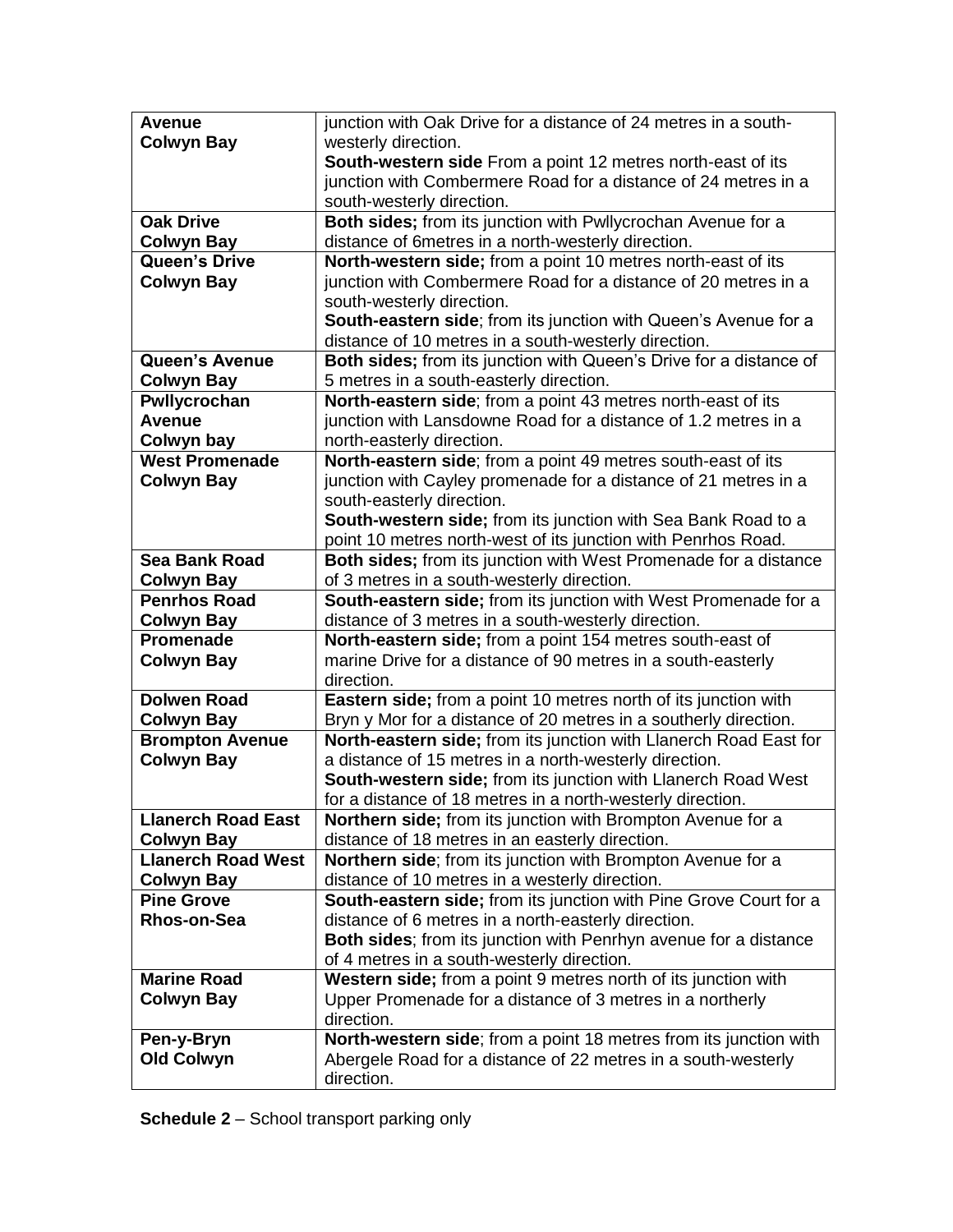| <b>Brackely Avenue</b> | South-eastern side; from a point 46 metres southwest of its junction |
|------------------------|----------------------------------------------------------------------|
| <b>Colwyn Bay</b>      | with Conway Road for a distance of 7 metres in a south-westerly      |
|                        | direction.                                                           |

**Schedule 3** – No stopping on school keep clear markings

| Abergele Road     | South-western side; from a point 11 metres south-west of its      |  |
|-------------------|-------------------------------------------------------------------|--|
| <b>Colwyn Bay</b> | junction with Old Highway for a distance of 32 metres in a north- |  |
|                   | westerly direction.                                               |  |

**Schedule 4** – No waiting at any time and no loading/unloading

| <b>Abergele Road</b>  | North-eastern side; from its junction with Erw Wen Road for a                 |
|-----------------------|-------------------------------------------------------------------------------|
| <b>Colwyn Bay</b>     | distance of 19 metres in a south-eastern direction.                           |
| <b>Dinerth Road</b>   | North-western side; from its junction with Llandudno Road for a               |
| <b>Rhos-on-Sea</b>    | distance of 60 metres in a south-westerly direction.                          |
| <b>Llandudno Road</b> | <b>Southerly side;</b> from it junction with Dinerth Road for a distance of 8 |
| <b>Rhos-on-Sea</b>    | metres in a westerly direction.                                               |

### **Schedule 5**– Loading and unloading bay

| <b>Abergele Road</b> | North-eastern side; from its junction from appoint 19 metres south-   |
|----------------------|-----------------------------------------------------------------------|
| <b>Colwyn Bay</b>    | east of its junction with Erw Wen Road for a distance of 12 metres in |
|                      | a south-eastern direction.                                            |
| Coed-Pella-Road      | North-western side; from a point 16 metres north-east of its junction |
|                      | with Lansdown Road for a distance of 25 metres in a north-easterly    |
|                      | direction.                                                            |
| Queen's Drive        | North-western side; From a point 26 metres north-east of its          |
| <b>Colwyn Bay</b>    | junction with Combermere Road for a distance of 17 metres in a        |
|                      | south-westerly direction.                                             |

|                   | <b>Schedule 6–</b> Limited waiting 180 minutes, 8am to 6pm no return within 120 minutes |
|-------------------|-----------------------------------------------------------------------------------------|
| Abbey Road        | North side; from a point 18 metres east of its junction with Colwyn                     |
| <b>Colwyn Bay</b> | Avenue to a point 47 metres west of its junction with Marine Drive.                     |

**Schedule 7**– Limited waiting 30 minutes, 8am to 6pm, Mon to Sat, no return within 120 minutes

| <b>Coed-Pella Road</b> | <b>North-western side;</b> from a point 41 metres north-east of its junction |
|------------------------|------------------------------------------------------------------------------|
| <b>Colwyn Bay</b>      | with Lansdowne Road to a point 17 metres south-west of its junction          |
|                        | with Conway Road.                                                            |

**Schedule 8**– Limited waiting 45 minutes, 9am to 5pm, Mon to Sat, no return within 60 minutes

| <b>Cefn Road</b>  | Western side; from a point 5 metres north of its junction with |
|-------------------|----------------------------------------------------------------|
| <b>Old Colwyn</b> | Abergele Road for a distance of 7 metres in a north-easterly   |
|                   | direction.                                                     |

**Schedule 9** – Limited waiting 60 minutes, 9am to 5pm, Mon to Sat, no return within 120 minutes

| Pwllycrochan | <b>North eastern side</b> ; from a point 31 metres north-east of its junction |
|--------------|-------------------------------------------------------------------------------|
| Avenue       | with Lansdowne Road for a distance of 12 metres in a north-easterly           |
| Colwyn bay   | direction.                                                                    |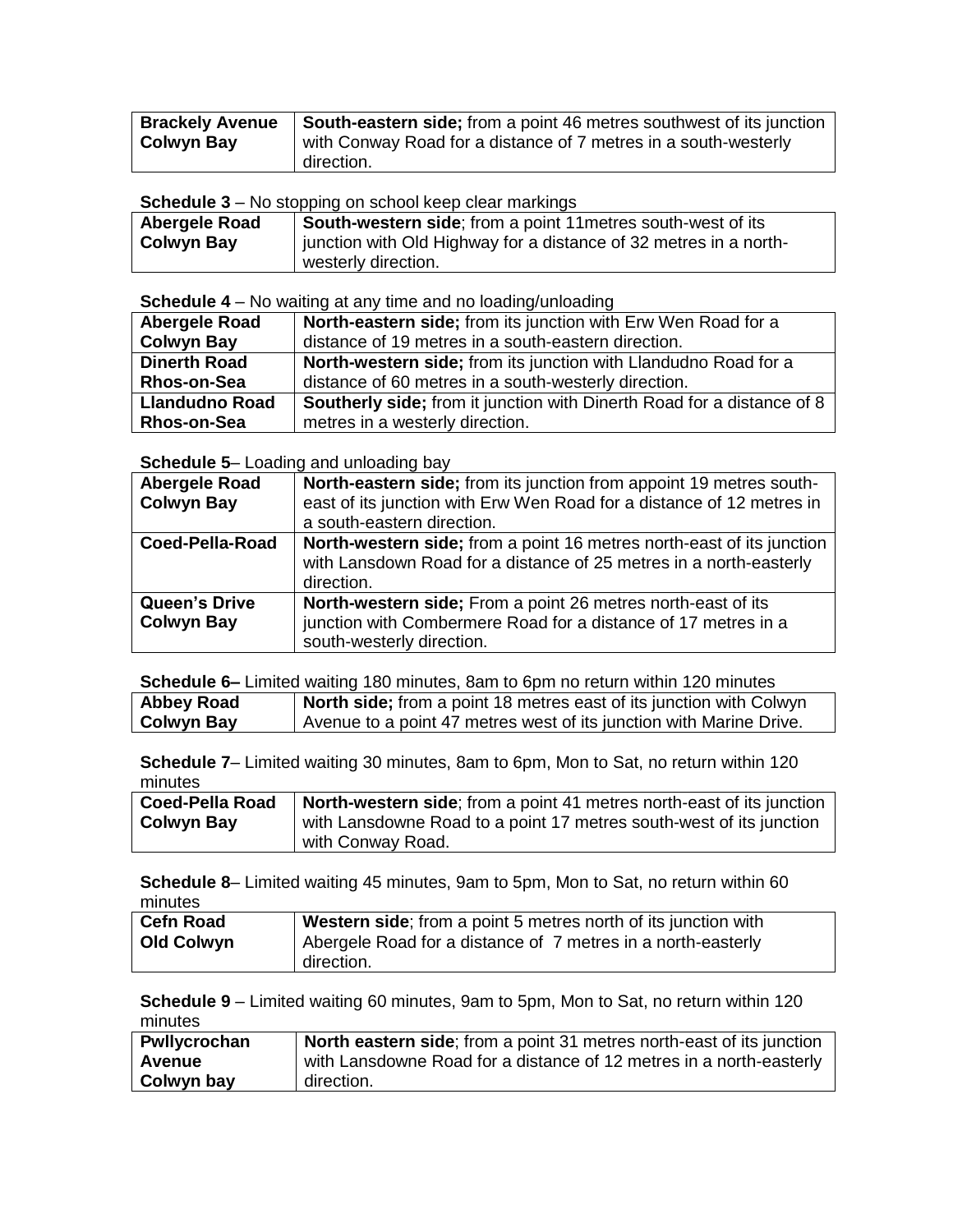**Schedule 10–** Limited waiting 15 minutes, 8am to 6pm, Mon to Sat no return within 120 minutes

| <b>Lansdowne Road</b> | North-eastern side; from a point 42 metres south-east of its junction |
|-----------------------|-----------------------------------------------------------------------|
| Colwyn Bay            | with Pwllycrochan Avenue for a distance of 42 metres in a south-      |
|                       | easterly direction.                                                   |

#### **Schedule 11–** Disabled parking bay

| Promenade         | North-eastern side;                                                       |
|-------------------|---------------------------------------------------------------------------|
| <b>Colwyn Bay</b> | 1) From a points 252 metres south-east of its junction with               |
|                   | Marine Road for a distance of 10 metres in a south-easterly<br>direction. |
|                   | 2) From a points 349 metres south-east of its junction with               |
|                   | Marine Road for a distance of 10 metres in a south-easterly<br>direction. |
|                   | 3) From a points 441 metres south-east of its junction with               |
|                   | Marine Road for a distance of 10 metres in a south-easterly               |
|                   | direction.                                                                |

## **Schedule 12** – Revocation

| Abergele Road | South-western side; from a point 73 metres north west of its     |
|---------------|------------------------------------------------------------------|
| Colwyn bay    | junction with Groes Road for a distance of 57 metres in a north- |
|               | westerly direction.                                              |

# **Schedule 13** – Revocation

| <b>Brackley Avenue</b> | <b>Both sides;</b> from a point 10 metres southwest of its junction with      |
|------------------------|-------------------------------------------------------------------------------|
| <b>Colwyn Bay</b>      | Conway Road for a distance of 7 metres in a north-easterly direction.         |
|                        |                                                                               |
| Abergele Road          | <b>South-western side;</b> from a point 25 metres north-west of its           |
| <b>Colwyn Bay</b>      | junction with Meirion Gardens for a distance of 12 metres in a north-         |
|                        | westerly direction.                                                           |
| <b>Abergele Road</b>   | <b>North-eastern side;</b> from its junction with Erw Wen Road for a          |
| <b>Colwyn Bay</b>      | distance of 31 metres in a south-eastern direction                            |
| <b>Coed-Pella Road</b> | <b>North-western side</b> ; from a point 16 metres north-east of its junction |
| <b>Colwyn Bay</b>      | with Lansdowne Road to a point 17 metres south-west of its junction           |
|                        | with Conway Road.                                                             |
| <b>Lansdowne Road</b>  | North-eastern side; From a point 31 metres south-east of its                  |
|                        | junction with Queen's Road for a distance of 32 metres in a south-            |
|                        | easterly direction                                                            |
| <b>Rhos Promenade</b>  | <b>Eastern side</b> ; from a point 35 metres south of Abbey Road for a        |
|                        | distance of 120 metres in a southerly direction.                              |
| <b>Dinerth Road</b>    | North-western side; from its junction with Llandudno Road for a               |
| Rhos-on-Sea            | distance of 60 metres in a south-westerly direction.                          |
| <b>Llandudno Road</b>  | <b>Southerly side;</b> from it junction with Dinerth Road for a distance of 8 |
| Rhos-on-Sea            | metres in a westerly direction                                                |
| Pwllycrochan           | <b>North-western side;</b> from a point 31 metres north-east of its junction  |
| <b>Avenue</b>          | with Lansdowne Road for a distance of 13.2 metres in a north-                 |
| Colwyn Bay             | easterly direction.                                                           |

Dated: 22 April 2021